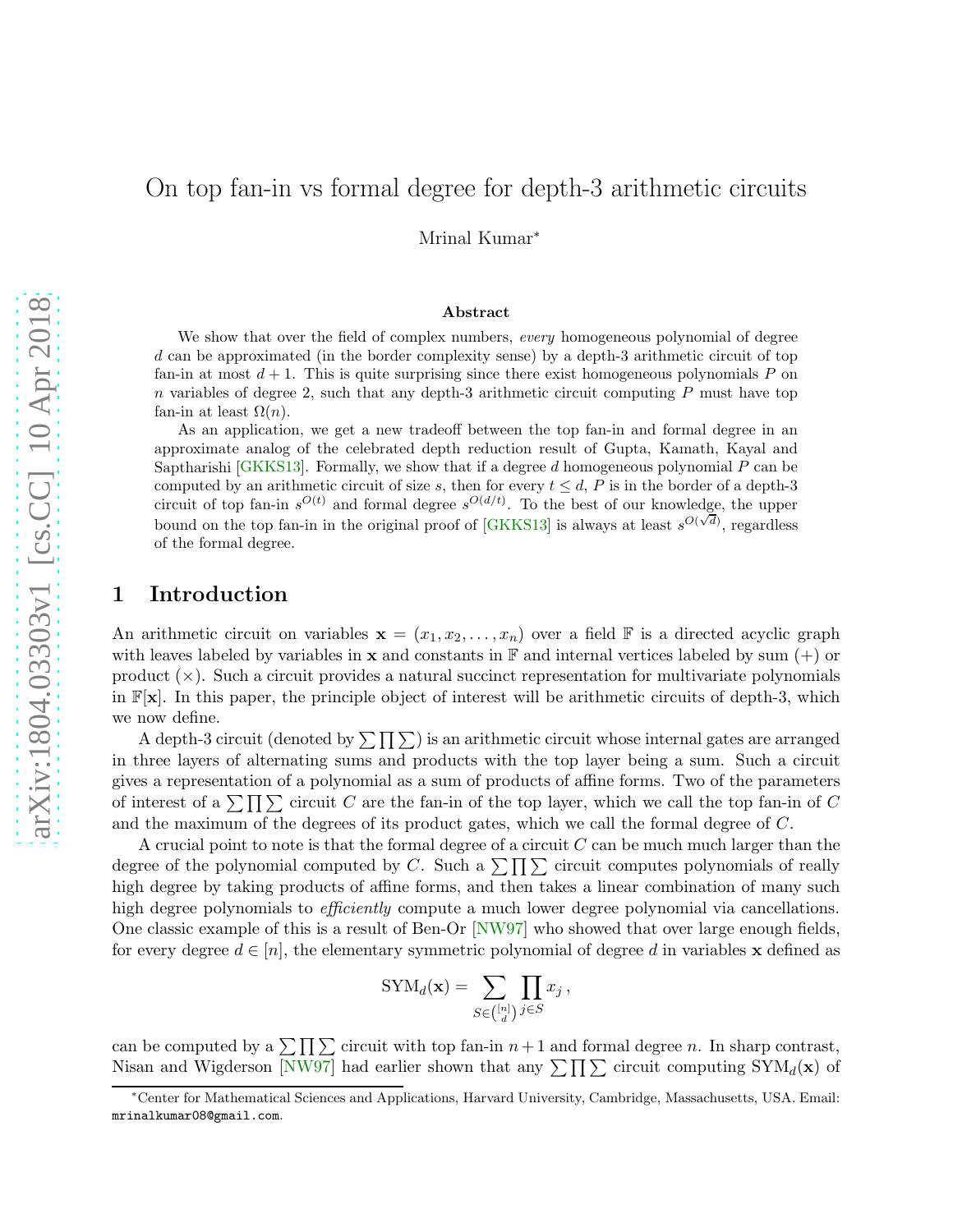formal degree at most  $O(d)$  must have top fan-in at least  $n^{\Omega(d)}$  (for a very large range of choice of d). Thus, higher formal degree indeed helps make the computation efficient.

Another recent example of the power non-homogeneous depth-3 circuits is a beautiful result of  $\sum \prod_{i=1}^n \sum_{i=1}^n$  circuit of formal degree  $\exp(O(\sqrt{n}\log n))$  and top fan-in  $\exp(O(\sqrt{n}\log n))$  which computes Gupta, Kamath, Kayal and Saptharishi [\[GKKS13\]](#page-7-0), who showed that over the field C, there is a the determinant of an  $n \times n$  symbolic matrix. Prior to this work, the best  $\sum \prod \sum$  circuit known for the determinant had size  $\exp(\Omega(n \log n))$ . In fact, in [\[GKKS13\]](#page-7-0), the authors prove something stronger. They show that over the field  $\mathbb{C}$ , if a homogeneous *n*-variate polynomial of degree d can be computed by an arithmetic circuit of size s, then it can be computed by an  $\sum \prod \sum$  circuit of top fan-in  $exp(O(\sqrt{d} \log s))$  and formal degree  $exp(O(\sqrt{d} \log s))$ .

Thus, increasing the the formal degree of  $\sum \prod \sum$  circuits helps reduce their top fan-in (and size) while preserving the expressiveness. The main motivation for this work is to explore this tradeoff between the formal degree and top fan-in better. In particular, the following question is of interest to us.

<span id="page-1-0"></span>Question 1.1. In the depth reduction results of [\[GKKS13\]](#page-7-0), can we increase the formal degree of the resulting  $\sum \prod \sum$  circuit further and obtain an  $\sum \prod \sum$  circuit with a smaller top fan-in ?

To the best of our understanding, the upper bound on the top fan-in of the  $\sum \prod \sum$  circuit obtained by depth reducing a general circuit of size s computing a degree d polynomial is  $s^{O(t+d/t)}$ , and the formal degree is  $s^{O(t)}$ . Here,  $t \in [d]$ . Thus, regardless of the choice of t and the resulting formal degree obtained, the top fan-in upper bound is always  $s^{\Omega(\sqrt{d})}$ . Before we state our results, we make a brief tour into the realm of approximative or border algebraic computation, since the notion is crucial to our results here.

### 1.1 Approximative or Border Complexity

Let  $\Phi : \mathbb{F}[\mathbf{x}] \to \mathbb{N}$  be a measure of complexity of multivariate polynomials with respect to any reasonable model of computation. For instance, we can think of  $\Phi(P)$  to be circuit complexity, formula complexity, or depth-3 circuit complexity of  $P$ . We say that  $P$  has border complexity with respect to  $\Phi$  at most s (denoted as  $\overline{\Phi}(P) \leq s$ ) iff there are polynomials  $Q_0, Q_1, Q_2, \ldots, Q_t \in \mathbb{C}[\varepsilon, \mathbf{x}]$ such that the polynomial  $Q \equiv P + \sum_{j=1}^{t} \varepsilon^{j} \cdot Q_{j}$  satisfies  $\Phi(Q) \leq s$ . For brevity, we say that the polynomial Q approximates the polynomial P. This notion of approximation is often referred to as the *algebraic* approximation, as opposed to the usual *topological* notion. For this paper, we only work with algebraic approximation upper bounds, which trivially imply upper bounds in the topological sense as well. We refer the reader to an excellent discussion on border complexity in the work of Bringmann et al. [\[BIZ17\]](#page-7-1).

It follows from the definitions that  $\Phi(P) \leq s$  trivially implies  $\overline{\Phi}(P) \leq s$ , but in general we do not know implications in the other direction. In particular, it is potentially easier to prove border complexity upper bounds for a model, and harder to prove border complexity lower bounds. And, indeed we know some upper bounds in the border complexity framework which are either false, or not known in the exact computation framework. We state two such results.

Low degree factors of polynomials with small circuits. In  $[B\ddot{u}r04]$ , Bürgisser showed that if a polynomial  $P \in \mathbb{C}[\mathbf{x}]$  has circuit complexity at most s, and f is an irreducible factor of P of degree d, then f has border circuit complexity at most  $poly(s, d)$ . In particular, this upper bound does not depend on the degree of  $P$  itself, which could be as large as  $2<sup>s</sup>$ ! For exact computation, we only know that f can be computed by an arithmetic circuit of size  $poly(s, d, m)$ , where m is the largest integer such that  $f<sup>m</sup>$  divides P. Note that m can be as large as  $exp(\Omega(s))$ , and hence the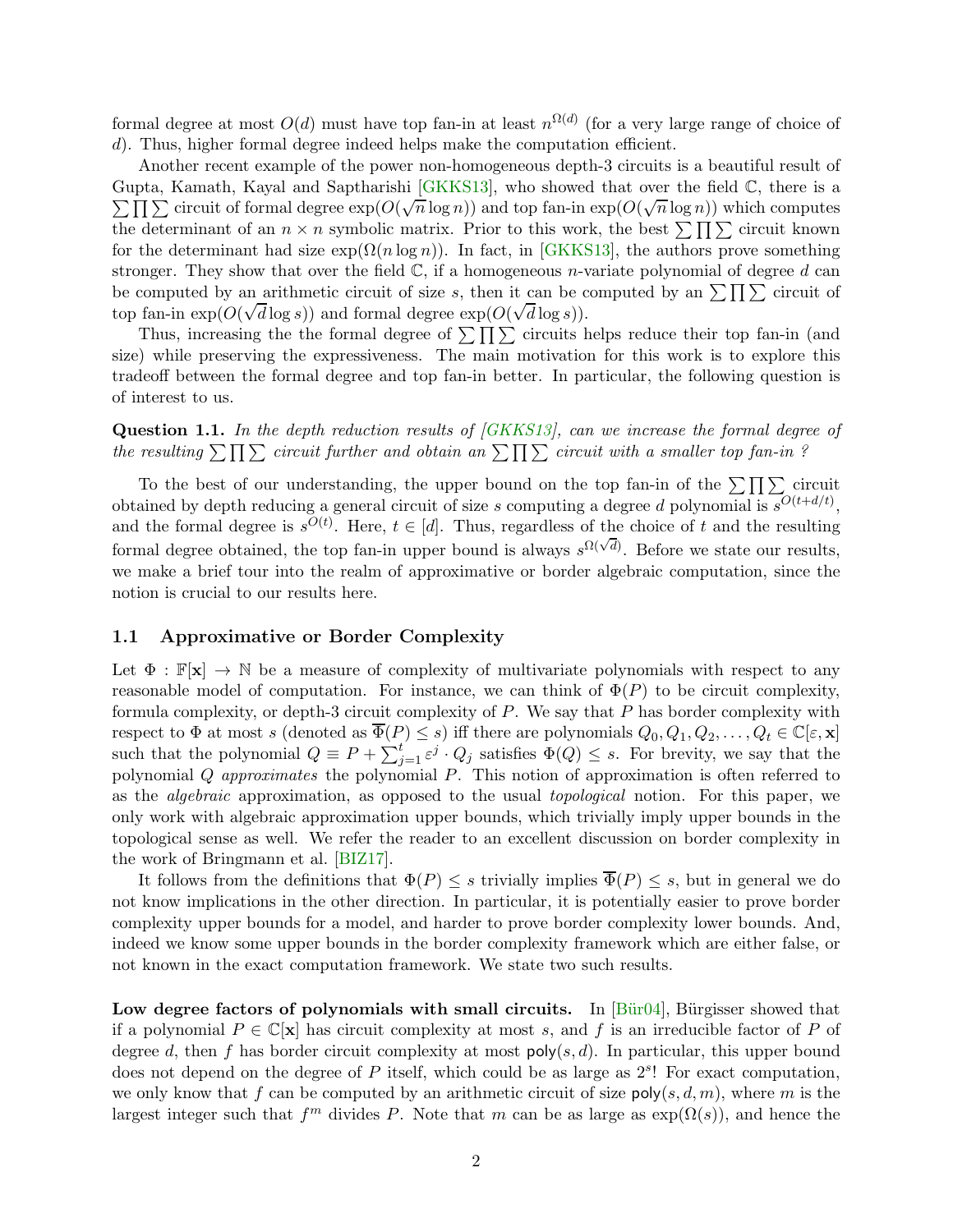bound is not always polynomially bounded in s and d. Extending the results in  $\left| \underline{\text{Bür04}} \right|$  continues to be a fascinating and fundamental open problem.

Width-2 algebraic branching programs. In [\[BIZ17\]](#page-7-1), Bringmann, Ikenmeyer and Zuiddam showed that over all fields of characteristic different from 2, if a polynomial  $P$  of degree  $d$  has an arithmetic formula of size  $s$ , then  $P$  is in the border of width two algebraic branching programs of size at most  $\text{poly}(s)$ . This is the approximative version of a strengthening of a classical result of Ben-Or and Cleve [\[BC88\]](#page-7-3) who showed that if a degree d polynomial P has an arithmetic formula of size s, then P can be computed by a width-3 algebraic branching program of size  $poly(s)$ . The result in [\[BIZ17\]](#page-7-1) is surprising, since we know that an analog of the result of Ben-Or and Cleve is false for width-2 algebraic branching programs. In fact, Allender and Wang [\[AW16\]](#page-7-4) showed that width-2 algebraic branching programs are not even complete, i.e. there are polynomials which they cannot compute regardless of the size.

#### 1.2 Results

Our main result is the following theorem.

<span id="page-2-0"></span>**Theorem 1.2** (Approximating general polynomials). Let  $P \in \mathbb{C}[\mathbf{x}]$  be any homogeneous polynomial of degree d. Then, there exists a  $\sum \prod_{i=1}^n \sum_{i=1}^n circuit C \in \mathbb{C}(\varepsilon)[x]$  with top fan-in at most  $d+1$  and  $\emph{formal degree at most } \left( d\cdot2^{d}\cdot\binom{n+d-1}{d-1}\right.$  $\binom{+d-1}{d-1}$  such that

 $C \equiv P + \varepsilon Q$ ,

where  $Q \in \mathbb{C}[\varepsilon, \mathbf{x}]$  and every monomial with a non-zero coefficient in Q has degree strictly greater than d.

Thus, every homogeneous polynomial of degree d is in the border of  $\sum \prod \sum$  circuits with top fan-in at most  $d + 1$ . Of course, the upper bound on the formal degree is extremely high, and up to lower order terms, this is unavoidable due to counting arguments. We remark that this result is a bit surprising since it known to be false in the realm of exact computation. More formally, the following folklore lemma is well known (at least implicitly).

**Lemma 1.3** (Follows from Lemma 4.9 in [\[SW01\]](#page-8-1), Lemma A.1 in [\[CGJ](#page-7-5)<sup>+</sup>16]). Any  $\sum \prod \sum$  circuit computing the inner product polynomial  $IP = \sum_{i=1}^{n} x_i y_i$  must have top fan-in  $\Omega(n)$ , regardless of the formal degree.

Thus, the exact computation analog of [Theorem 1.2](#page-2-0) is false in a very strong sense, even for polynomials of degree 2.

An interesting implication of [Theorem 1.2](#page-2-0) is that one cannot hope to prove super linear top fan-in lower bound for  $\sum \prod \sum$  circuits for polynomials of degree  $O(n)$  without taking into account the formal degree, provided the lower bound also applies to the border of  $\sum \prod \sum$  circuits. Most of the known lower bound results for arithmetic circuits do in fact extend to the border of the corresponding complexity class.

Our second theorem is a special case of [Theorem 1.4](#page-2-1) for sums of powers of linear forms. The upper bound on the formal degree of the approximating  $\sum \prod \sum$  circuit obtained here is much better.

<span id="page-2-1"></span>**Theorem 1.4** (Approximating sums of powers of linear forms). Let  $P = \sum_{i=1}^{T} \ell_i^d$  be any homogeneous polynomial of degree d in  $\mathbb{C}[\mathbf{x}]$ , where each  $\ell_i$  is a homogeneous linear form. Then, there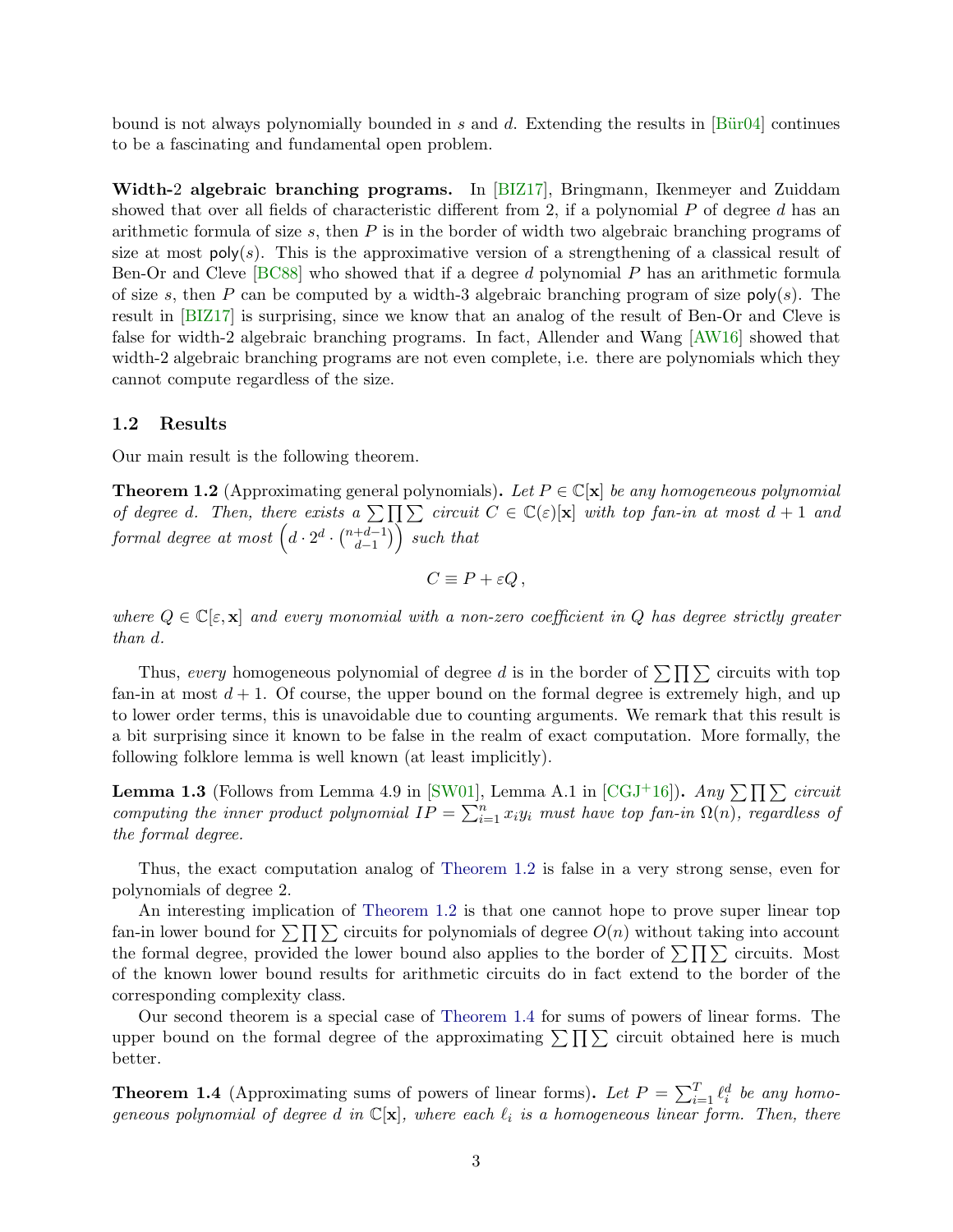exists a  $\sum \prod \sum$  circuit  $C \in \mathbb{C}(\varepsilon)[\mathbf{x}]$  with top fan-in at most  $d+1$  and formal degree at most  $(d \cdot T)$ such that

$$
C \equiv P + \varepsilon Q \,,
$$

where  $Q \in \mathbb{C}[\varepsilon, \mathbf{x}]$  and every monomial with a non-zero coefficient in Q has degree strictly greater than d.

Our final result answers [Question 1.1](#page-1-0) in the affirmative in the border complexity sense. We prove the following statement.

<span id="page-3-2"></span>**Theorem 1.5** (Top fan-in vs formal degree for chasm at depth-3). Let  $P \in \mathbb{C}[\mathbf{x}]$  be a homogeneous polynomial of degree d which is computable by an arithmetic circuit of size s. Then, for every  $t \in [d]$ , there is a  $\sum \prod \sum$  circuit  $C_t \in \mathbb{C}(\varepsilon)[\mathbf{x}]$  of top fan-in at most  $s^{O(t)}$  and formal degree  $s^{O(d/t)}$ such that

$$
C_t \equiv P + \varepsilon Q\,,
$$

where  $Q \in \mathbb{C}[\varepsilon, \mathbf{x}]$  and every monomial with a non-zero coefficient in Q has degree strictly greater than d.

As remarked earlier, this tradeoff is in contrast to the original result of Gupta, Kamath, Kayal and Saptharishi [\[GKKS13\]](#page-7-0) where the top fan-in is always at least  $s^{O(\sqrt{d})}$  regardless of the formal degree of the circuit.

In the rest of this note, we include the proofs of the above theorems. All our proofs are based on very simple and elementary ideas building on top of known results in this area, most notably those in [\[Shp02,](#page-8-2) [GKKS13\]](#page-7-0). However, the theorem statements, and in particular [Theorem 1.2](#page-2-0) seems to be interesting (and surprising!).

## 2 Preliminaries

- Unless otherwise stated, we work over the field  $\mathbb C$  of complex numbers.
- $n$  is the number of variables and  $d$  is the degree.
- We use boldface letters like **x** to denote the set of variables  $\{x_1, x_2, \ldots, x_n\}$ .
- For a natural number  $m > 0$ ,  $[m]$  denotes the set  $\{1, \ldots, m\}$ .
- For a scalar  $\alpha \in \mathbb{F}$ , and a polynomial  $P \in \mathbb{F}[\mathbf{x}]$ ,  $P(\alpha \cdot \mathbf{x}) = P(\alpha \cdot x_1, \alpha \cdot x_2, \dots, \alpha \cdot x_n)$ .

<span id="page-3-0"></span>**Theorem 2.1** (Shpilka, Theorem 2.1 in [\[Shp02\]](#page-8-2)). Let  $P \in \mathbb{C}[\mathbf{x}]$  be any homogeneous polynomial of degree d. Then, there exist homogeneous linear forms  $\ell_1, \ell_2, \ldots, \ell_m \in \mathbb{C}[\mathbf{x}]$  for  $m \leq$  $(d \cdot 2^d \cdot Sparsity(P)),$  such that

$$
P = \mathrm{SYM}_d(\ell_1, \ell_2, \ldots, \ell_m).
$$

<span id="page-3-1"></span>**Theorem 2.2** (Shpilka, Lemma 2.4 in [\[Shp02\]](#page-8-2)). Let  $P = \sum_{i=1}^{T} \ell_i^d$  be any homogeneous polynomial of degree d in  $\mathbb{C}[\mathbf{x}]$ , where each  $\ell_i$  is a homogeneous linear form. Let  $\omega$  be a primitive root of unity of order d. Then,

$$
P = -\mathrm{SYM}_d(-\ell_1, -\omega\ell_1, -\omega^2\ell_1, \ldots, -\omega^{d-1}\ell_1, -\ell_2, \omega\ell_2, \ldots, -\omega^{d-1}\ell_T).
$$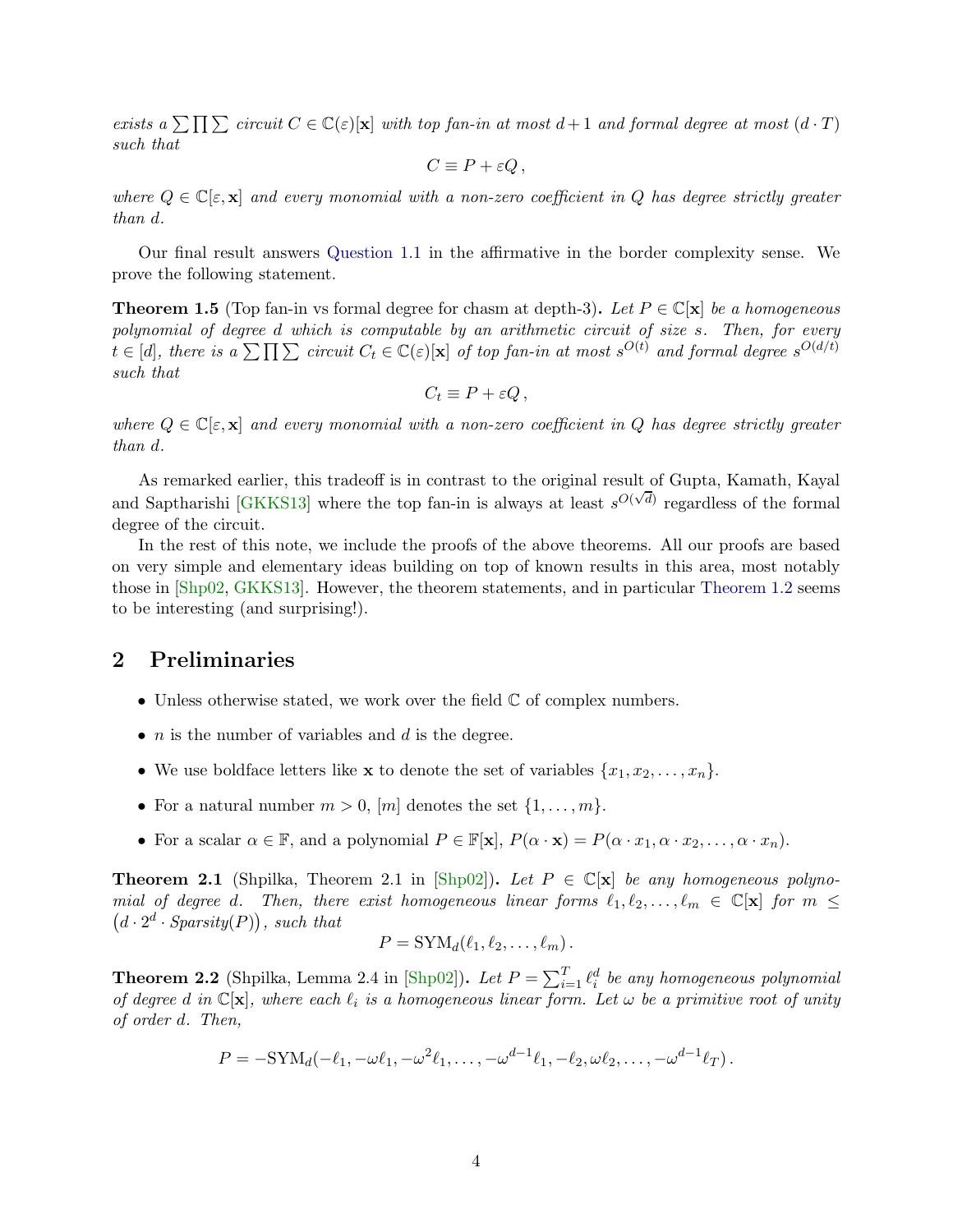## 3 Proofs and technical details

<span id="page-4-1"></span>**Lemma 3.1** (Approximating low degree homogeneous components). Let  $\mathbb F$  be any field of size at least  $d+1$  and let  $P(\mathbf{x}) = \sum_{i=0}^{d} P_i(\mathbf{x})$  be a polynomial of degree d in  $\mathbb{F}[\mathbf{x}]$  where for each  $i \in \{0, 1, \ldots, d\}, P_i(\mathbf{x})$  is the homogeneous component of P of degree equal to i. Then, for every  $i \in \{0, 1, \ldots, d\}$  and for every choice of  $i + 1$  distinct elements  $\alpha_{i,0}, \alpha_{i,1}, \ldots, \alpha_{i,i}$  in  $\mathbb{F}$ , there exist  $\beta_{i,0}, \beta_{i,1}, \ldots, \beta_{i,i}$  in  $\mathbb F$  such that

$$
\sum_{j=0}^{i} \beta_{i,j} \cdot P(\alpha_{i,j} \cdot \mathbf{x}) = P_i(\mathbf{x}) + R,
$$

where the degree of every monomial with a non-zero coefficient in R is at least  $i + 1$ .

*Proof.* Let y be a new formal variable, and let  $Q(y) \in (\mathbb{F}[\mathbf{x}])[y]$  be the defined as

$$
Q(y) = P(yx_1, yx_2, \ldots, yx_n).
$$

Clearly,  $Q(y) = \sum_{j=0}^{d} y^j P_j(\mathbf{x})$ . For the rest of the proof, we fix an arbitrary  $i \in \{0, 1, ..., d\}$ . Let  $\alpha_{i,0}, \alpha_{i,1}, \ldots, \alpha_{i,i}$  be any  $i+1$  distinct elements of F. Then, for every  $k \in \{0,1,\ldots,j\}$ , we have

$$
Q(\alpha_{i,k}) = \sum_{j=0}^d \alpha_{i,k}^j P_j(\mathbf{x}).
$$

For  $j \in \{0, 1, \ldots, i\}$ , let  $\gamma_j = (\alpha_{i,j}^0, \alpha_{i,j}^1, \alpha_{i,j}^2, \ldots, \alpha_{i,j}^i)$ . From the choice of  $\alpha_{i,j}$ , we know that for any  $j \neq j', \alpha_{i,j} \neq \alpha_{i,j'}.$  Thus, it follows that  $\gamma_0, \gamma_1, \ldots, \gamma_i$  are linearly independent, and hence there exist scalars  $\beta_{i,0}, \beta_{i,1}, \ldots, \beta_{i,i}$  in F such that

<span id="page-4-0"></span>
$$
\sum_{j=0}^{i} \beta_{i,j} \gamma_j = (0, 0, \dots, 1).
$$
 (3.2)

Therefore,

$$
\sum_{j=0}^{i} \beta_{i,j} Q(\alpha_{i,j}) = \sum_{j=0}^{i} \beta_{i,j} \left( \sum_{j'=0}^{d} \alpha_{i,j}^{j'} P_{j'}(\mathbf{x}) \right)
$$

$$
= \sum_{j'=0}^{d} \left( \sum_{j=0}^{i} \beta_{i,j} \alpha_{i,j}^{j'} \right) P_{j'}(\mathbf{x})
$$

From [Equation 3.2,](#page-4-0) we know that for every  $j' < i$ ,

$$
\sum_{j=0}^i \beta_{i,j} \alpha_{i,j}^{j'} = 0,
$$

and,

$$
\sum_{j=0}^i \beta_{i,j} \alpha_{i,j}^i = 1.
$$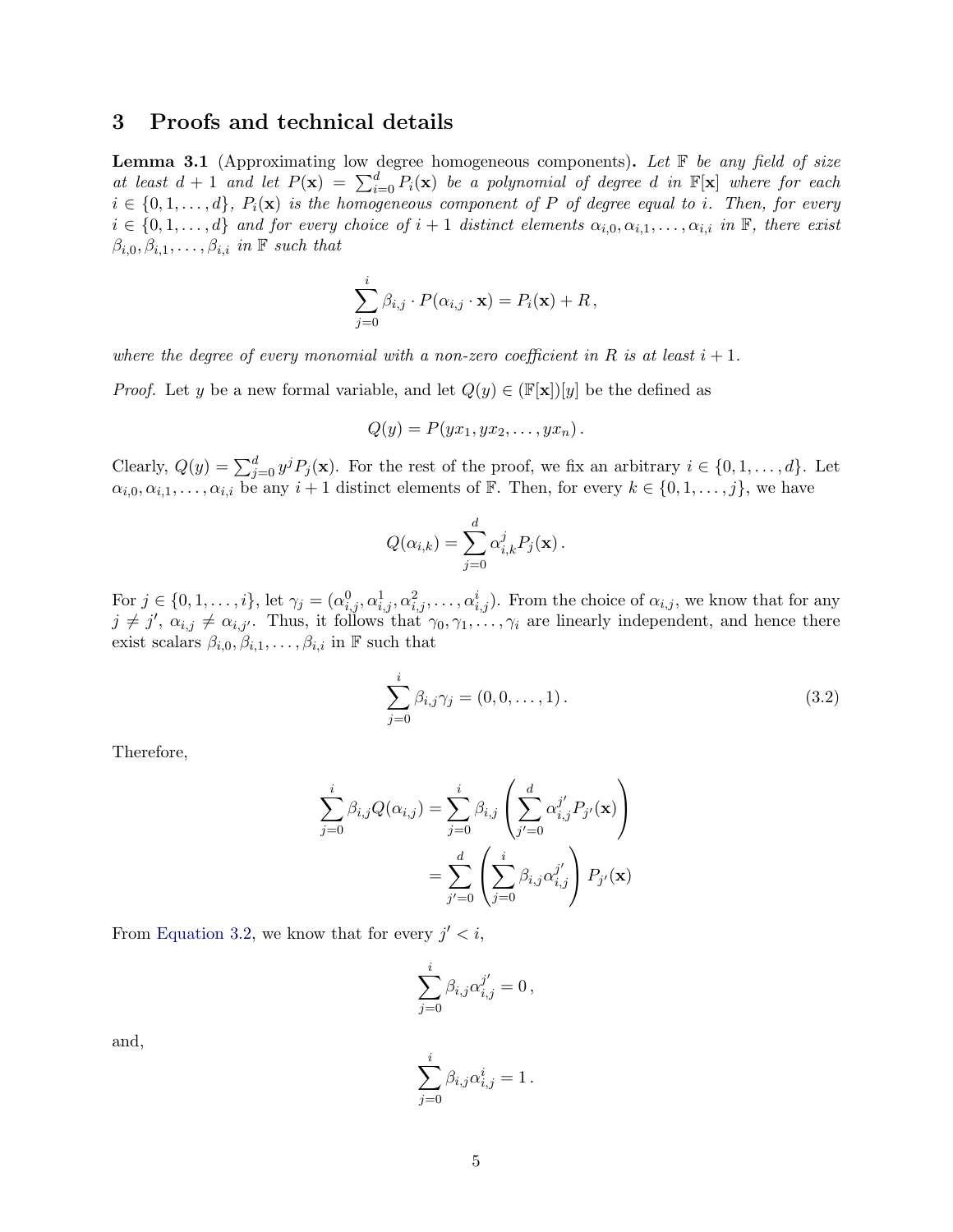Thus,

$$
\sum_{j=0}^{i} \beta_{i,j} Q(\alpha_{i,j}) = P_i(\mathbf{x}) + \text{(monomials of degree } > i) .
$$

<span id="page-5-0"></span>**Lemma 3.3** (Approximating powers of diagonal circuits). Let  $\ell_1, \ell_2, \ldots, \ell_k \in \mathbb{C}[\mathbf{x}]$  be homogeneous linear forms and let  $P = \left(\sum_{j=1}^k \ell_i^b\right)^a$  be a homogeneous polynomial of degree ab for any a, b. Then, there exists a  $\sum \prod \sum$  circuit  $C \in \mathbb{C}(\varepsilon)[\mathbf{x}]$  of top fan-in at most  $a + 1$  and formal degree at most  $O(kab)$  such that

$$
C \equiv P + \varepsilon Q \,,
$$

where  $Q \in \mathbb{C}[\varepsilon, \mathbf{x}]$  and every monomial with a non-zero coefficient in Q has degree at least  $d+1$ .

*Proof.* The proof follows the proof of the original duality lemma of Saxena  $[Sax08]$  except in place of the interpolation used there (which blows up the top fan-in by a factor as large as  $k$ ), we only do a partial interpolation in the spirit of [Lemma 3.1](#page-4-1) here, and this only incurs a small blow up in the top fan-in. We now sketch some of the details.

By  $\exp(y)$ , we denote the formal power series  $1 + y + \frac{y^2}{2!} + \frac{y^3}{3!} + \ldots$ , and by  $E_a(y)$  we denote the truncation of this power series to monomials of degree at most a, i.e.  $E_a(y) = 1 + y + \frac{y^2}{2!} + \frac{y^3}{3!} + \ldots + \frac{y^a}{a!}$  $rac{y}{a!}$ . Now, observe that

$$
\frac{1}{a!} \cdot P = \text{Coeff}_{y^a} \left[ \exp \left( y \cdot \left( \sum_{j=1}^k \ell_j^b \right) \right) \right], \tag{3.4}
$$

$$
= \operatorname{Coeff}_{y^a} \left[ \prod_{j=1}^k E_a \left( y \cdot \ell_j^b \right) \right], \tag{3.5}
$$

 $\Box$ 

We are now in a scenario similar to what we handled in the proof of [Lemma 3.1;](#page-4-1) we have a polynomial  $R(y) = \left[ \prod_{j=1}^k E_a \left( y \cdot \ell_j^b \right) \right]$  which we think of as univariate in y, and we are interested in the coefficient of  $y^a$  in this polynomial which has degree ak. From the proof of [Lemma 3.1,](#page-4-1) we know that for any  $a+1$  distinct field elements  $\alpha_1, \alpha_2, \ldots, \alpha_{a+1}$ , there exist field elements  $\beta_1, \beta_2, \ldots, \beta_{a+1}$ such that  $\sim$  1.1

$$
\sum_{u=1}^{a+1} \beta_u \cdot R(\alpha_u) = \text{Coeff}_{y^a}[R(y)] + Q,
$$

where Q is some linear combination of monomials of degree at least  $a+1$ . Also, note that for every  $\alpha_u \in \mathbb{C}, R(\alpha_u)$  can be written as a product of linear functions. Thus,  $\sum_{u=1}^{a+1} \beta_u \cdot R(\alpha_u)$  can be computed by a  $\sum \prod \sum$  circuit  $\tilde{C}$  with top fan-in  $a+1$  and formal degree  $\overline{O(abk)}$ . Replacing every  $x_i$  in  $\tilde{C}$  by  $\varepsilon x_i$  and dividing by  $\varepsilon^d$  completes the proof of the lemma.

#### Approximating general homogeneous polynomials.

*Proof of [Theorem 1.2.](#page-2-0)* Let  $P \in \mathbb{C}[\mathbf{x}]$  be any homogeneous degree d polynomial. Then, from [Theo-](#page-3-0) $\text{rem } 2.1, \text{ we know that for } m \leq (d \cdot 2^d \cdot \text{Sparsity}(P)) \text{ there are homogeneous linear forms } \ell_1, \ell_2, \ldots, \ell_m$ such that

$$
P = \text{SYM}_d(\ell_1, \ell_2, \ldots, \ell_m).
$$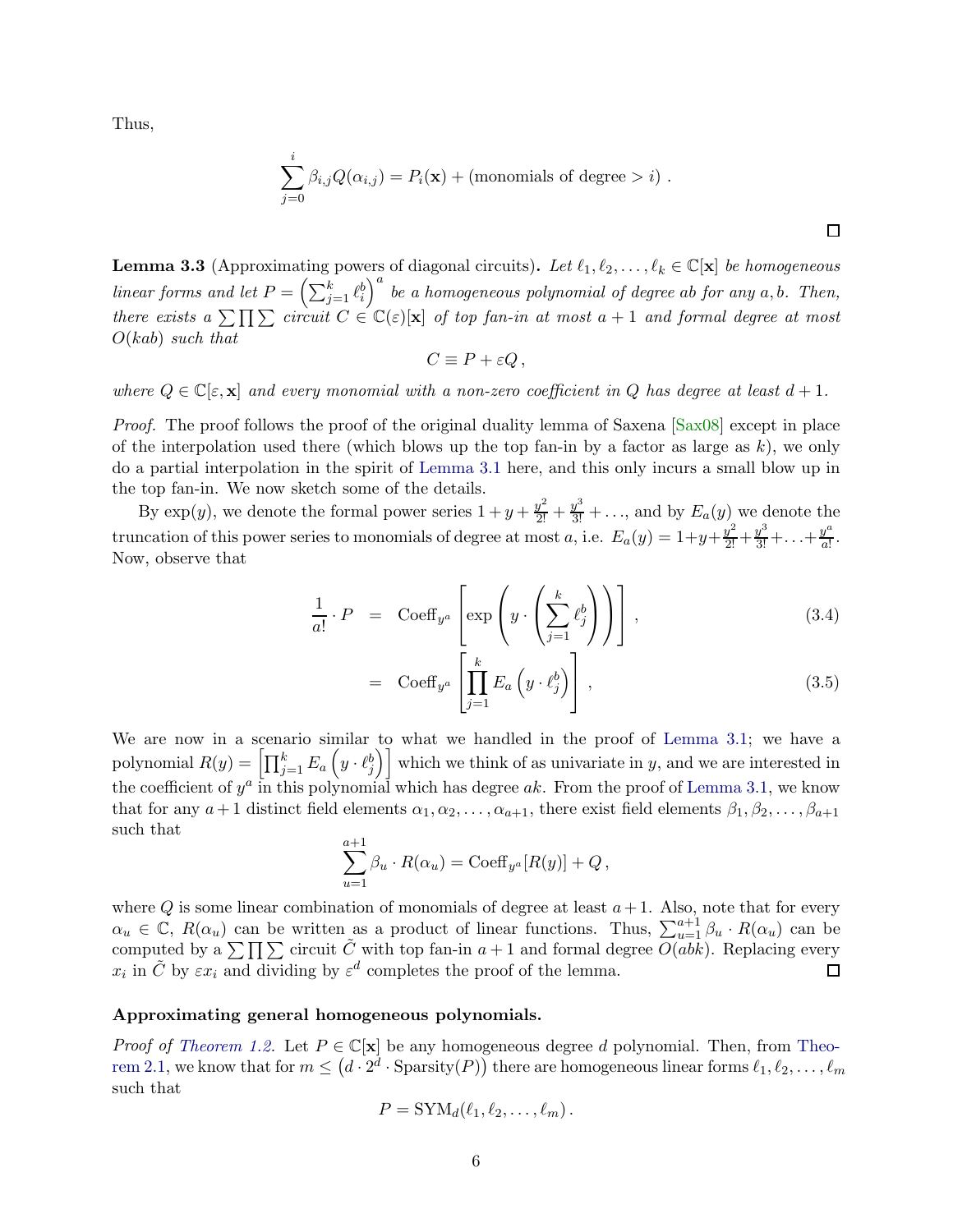It was observed by Michael Ben-Or (see  $[NW97]$ <sup>[1](#page-6-0)</sup> that P equals the homogeneous component of  $\prod_{i=1}^{m}(\ell_i+1)$  of degree equal to d. Thus, from [Lemma 3.1,](#page-4-1) we know that there exist scalars  $\alpha_0, \alpha_1, \ldots, \alpha_d$  and  $\beta_0, \beta_1, \ldots, \beta_d$  such that

$$
P(\mathbf{x}) + \text{(monomials of degree} > d) = \sum_{j=0}^{d} \beta_j \left( \prod_{i=1}^{m} (\alpha_j \cdot \ell_i + 1) \right).
$$

Replacing every  $x_i$  in  $\tilde{C}$  by  $\varepsilon x_i$  and dividing by  $\varepsilon^d$  completes the proof of the theorem.

口

### Approximating sums of powers of linear forms.

Proof of [Theorem 1.4.](#page-2-1) The proof of [Theorem 1.4](#page-2-1) is essentially the same as the proof of [Theorem 1.2,](#page-2-0) except for the fact that we use [Theorem 2.2](#page-3-1) in the place of [Theorem 2.1,](#page-3-0) and this gives us the desired upper bound on formal degree of P in terms of its Waring rank, as opposed to sparsity. □

Approximate reduction to depth-3. We present two proofs of [Theorem 1.5,](#page-3-2) both simple, but one simpler than the other.

*First proof of [Theorem 1.5.](#page-3-2)* Let  $a \in [d]$  be a parameter. As a first step, we use the standard depth reduction to depth-4  $[AV08, Tav15]$  $[AV08, Tav15]$  to transform a homogeneous circuit C of unbounded depth to a homogeneous  $\sum^{[T]} \prod^{[O(d/a)]} \sum^{[M]} \prod^{[a]}$  circuit C', with  $T = s^{O(\frac{d}{a})}$  and  $M = n^{O(a)}$ . Now, for every  $\sum^{[M]} \prod^{[a]}$  sub-circuit at the bottom two levels, we apply [Theorem 1.2,](#page-2-0) which says that each of these sub-circuits can be *approximated* by  $\sum^{[a+1]} \prod^{[n^{O(a)}]} \sum$  circuits. We now plug these depth-3 circuits into C' to get a  $\sum^{[T]} \prod^{[O(d/a)]} \sum^{[a+1]} \prod^{[n^{O(a)}]} \sum$  circuit C''. Expanding out the product gates at the second level by brute force, we obtain a  $\sum^{[T]} \sum^{[a^{O(d/a)}]} \prod^{[O(d/a) \cdot n^{O(a)}}] \sum$  circuit which approximates the polynomial computed by  $C$ . Combining the sum gates in the first two layers gives us the desired depth-3 circuit. It is also not hard to see that the polynomial computed by the resulting depth-3 circuit approximates the polynomial computed by C in the sense of the statement of [Theorem 1.5.](#page-3-2) We skip the details. □

Second proof of [Theorem 1.5.](#page-3-2) For this proof, we will follow the outline in  $[GKKS13]$ , with one difference. In place of the use of the duality lemma of Saxena to transform a homogeneous depth-5 powering circuit to a non-homogeneous depth-3 circuit, we use [Lemma 3.3.](#page-5-0) We now elaborate on some of the details, and chase the parameters in the process. We refer the reader to the original paper of Gupta et al [\[GKKS13\]](#page-7-0) for details.

Let  $a \in [d]$  be a parameter. We first transform a homogeneous circuit of unbounded depth to a homogeneous  $\sum^{[T]} \bigwedge^{[a]} \sum^{[M]} \bigwedge^{[d/a]} \sum$  circuit using the standard depth reduction to depth-4 [\[AV08,](#page-7-6) [Tav15\]](#page-8-4) and Fischer's formula (Lemma IV.3 in [\[GKKS13\]](#page-7-0)). It follows from the proofs of Lemma IV.4 and Lemma IV.2 in [\[GKKS13\]](#page-7-0) that  $T \n\t\leq s^{O(a)}$  and  $M \leq s^{O(d/a)}$ .

Now, we apply [Lemma 3.3](#page-5-0) to each  $\bigwedge^{[a]} \sum^{[M]} \bigwedge^{[d/a]} \sum$  sub-circuit, and take their sum. This gives us a  $\sum \prod \sum$  circuit with top fan-in  $O(Td)$  and formal degree  $O(Md)$ . This completes the proof.  $\Box$ 

<span id="page-6-0"></span><sup>&</sup>lt;sup>1</sup> and, is easy to see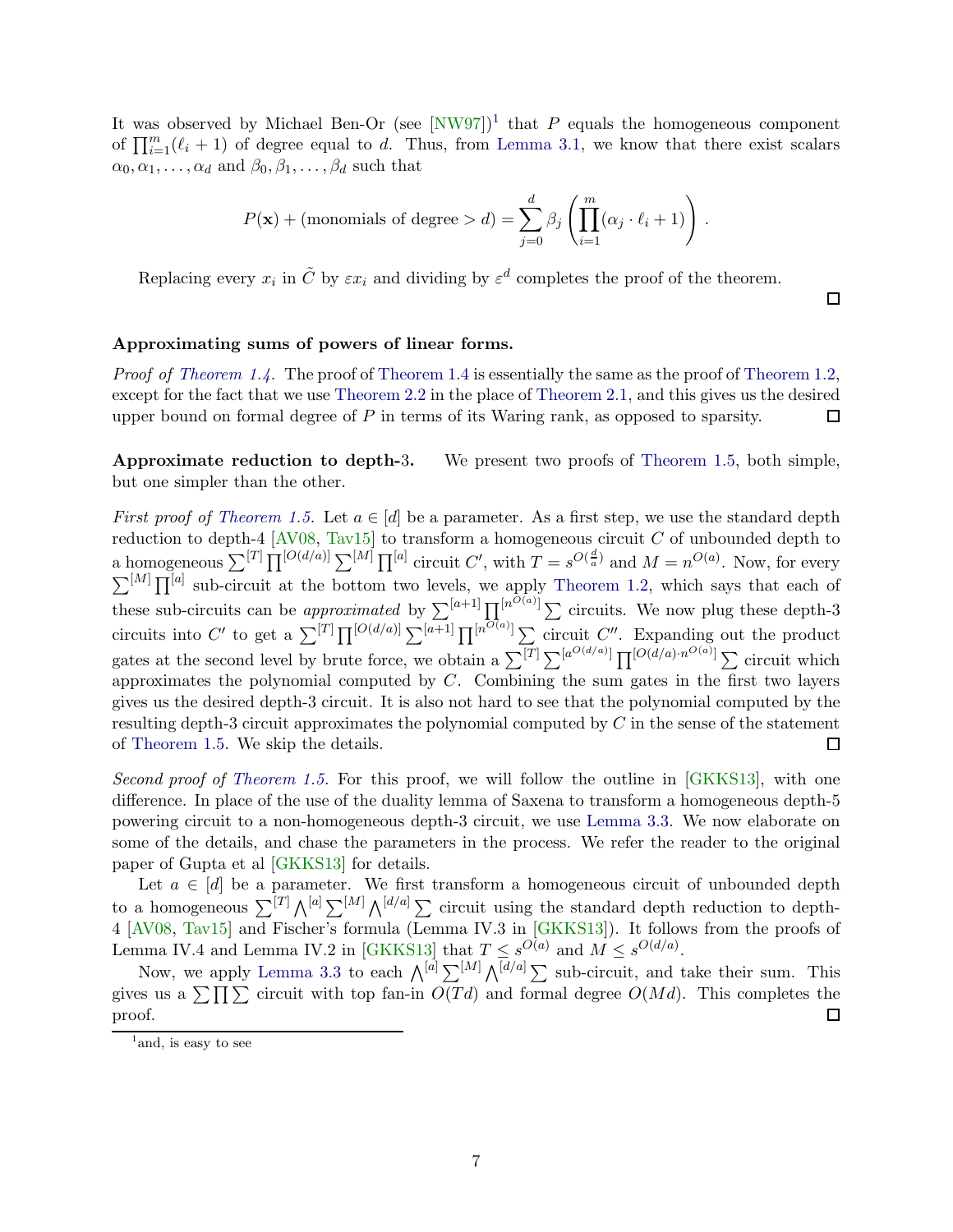# 4 Open problems

We end with some open problems.

- Perhaps the most natural question is to understand if the exact computation versions of [The](#page-2-0)[orem 1.2,](#page-2-0) [Theorem 1.4](#page-2-1) or [Theorem 1.5](#page-3-2) are true with a reasonable blow up in the parameters. For instance, can every homogeneous polynomial of degree d be computed by a  $\sum \prod \sum$  circuit with top fan-in  $poly(n)$ , is arbitrarily large formal degree is allowed ? What about all polynomials in VP ?
- Another question is to understand if there are natural classes of polynomials for which the formal degree upper bound in [Theorem 1.2](#page-2-0) can be reduced to some more reasonable (and possibly useful) upper bound, while keeping the top fan-in small. For instance, can every homogeneous degree d polynomial with a formula of size s be approximated by a  $\sum \prod \sum$ circuit of top fan-in  $\mathsf{poly}(d)$  and formal degree  $\mathsf{poly}(s, d)$ ?
- And finally, [Theorem 1.2](#page-2-0) seems to be a very general structural statement for low degree polynomials. Does this have other applications ?

Acknowledgements. I am thankful to Michael Forbes, Amir Shpilka and Ramprasad Saptharishi for helpful discussions.

# References

- <span id="page-7-6"></span>[AV08] Manindra Agrawal and V. Vinay. [Arithmetic Circuits: A Chasm at Depth Four.](http://dx.doi.org/10.1109/FOCS.2008.32) In Proceedings of the 49th Annual IEEE Symposium on Foundations of Computer Science  $(FOCS 2008)$ , pages 67–75, 2008. Pre-print available at eccc:TR08–062.
- <span id="page-7-4"></span>[AW16] Eric Allender and Fengming Wang. [On the power of algebraic branching programs of](http://dx.doi.org/10.1007/s00037-015-0114-7) [width two.](http://dx.doi.org/10.1007/s00037-015-0114-7) *computational complexity*,  $25(1):217-253$ ,  $2016$ .
- <span id="page-7-3"></span>[BC88] Michael Ben-Or and Richard Cleve. Computing Algebraic Formulas Using a Constant Number of Registers. In Proceedings of the 20th Annual ACM Symposium on Theory of Computing (STOC 1988), pages 254–257, 1988.
- <span id="page-7-1"></span>[BIZ17] Karl Bringmann, Christian Ikenmeyer, and Jeroen Zuiddam. [On Algebraic Branching](http://dx.doi.org/10.4230/LIPIcs.CCC.2017.20) [Programs of Small Width.](http://dx.doi.org/10.4230/LIPIcs.CCC.2017.20) In 32nd Computational Complexity Conference, CCC 2017, July 6-9, 2017, Riga, Latvia, pages 20:1–20:31, 2017.
- <span id="page-7-2"></span>[Bür04] Peter Bürgisser. [The Complexity of Factors of Multivariate Polynomials.](http://dx.doi.org/10.1007/s10208-002-0059-5) Foundations of Computational Mathematics, 4(4):369–396, 2004.
- <span id="page-7-5"></span>[CGJ+16] Mahdi Cheraghchi, Elena Grigorescu, Brendan Juba, Karl Wimmer, and Ning Xie. AC<sup>o</sup>0 o MOD<sub>-2</sub> Lower Bounds for the Boolean Inner Product. In 43rd International Colloquium on Automata, Languages, and Programming, ICALP 2016, July 11-15, 2016, Rome, Italy, pages 35:1–35:14, 2016.
- <span id="page-7-0"></span>[GKKS13] Ankit Gupta, Pritish Kamath, Neeraj Kayal, and Ramprasad Saptharishi. [Arithmetic](http://dx.doi.org/10.1109/FOCS.2013.68) [Circuits: A Chasm at Depth Three.](http://dx.doi.org/10.1109/FOCS.2013.68) In Proceedings of the 54th Annual IEEE Symposium on Foundations of Computer Science (FOCS 2013), pages 578–587, 2013. Pre-print available at [eccc:TR13-026](http://eccc.weizmann.ac.il/report/2013/026/).